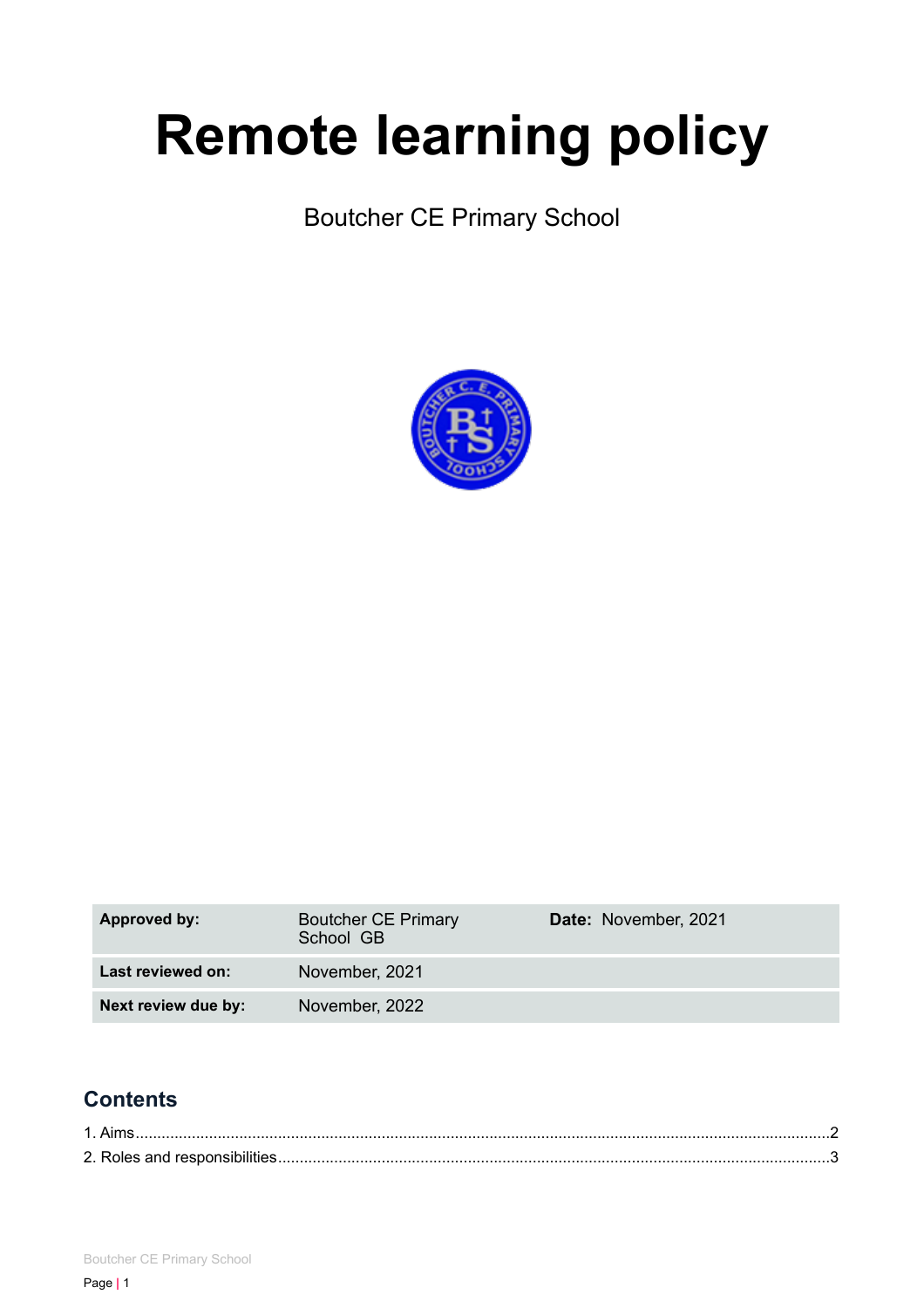## <span id="page-1-0"></span>**1. Aims**

This remote learning policy for staff aims to:

- Ensure consistency in the approach to remote learning for pupils who aren't in school
- Set out expectations for all members of the school community with regards to remote learning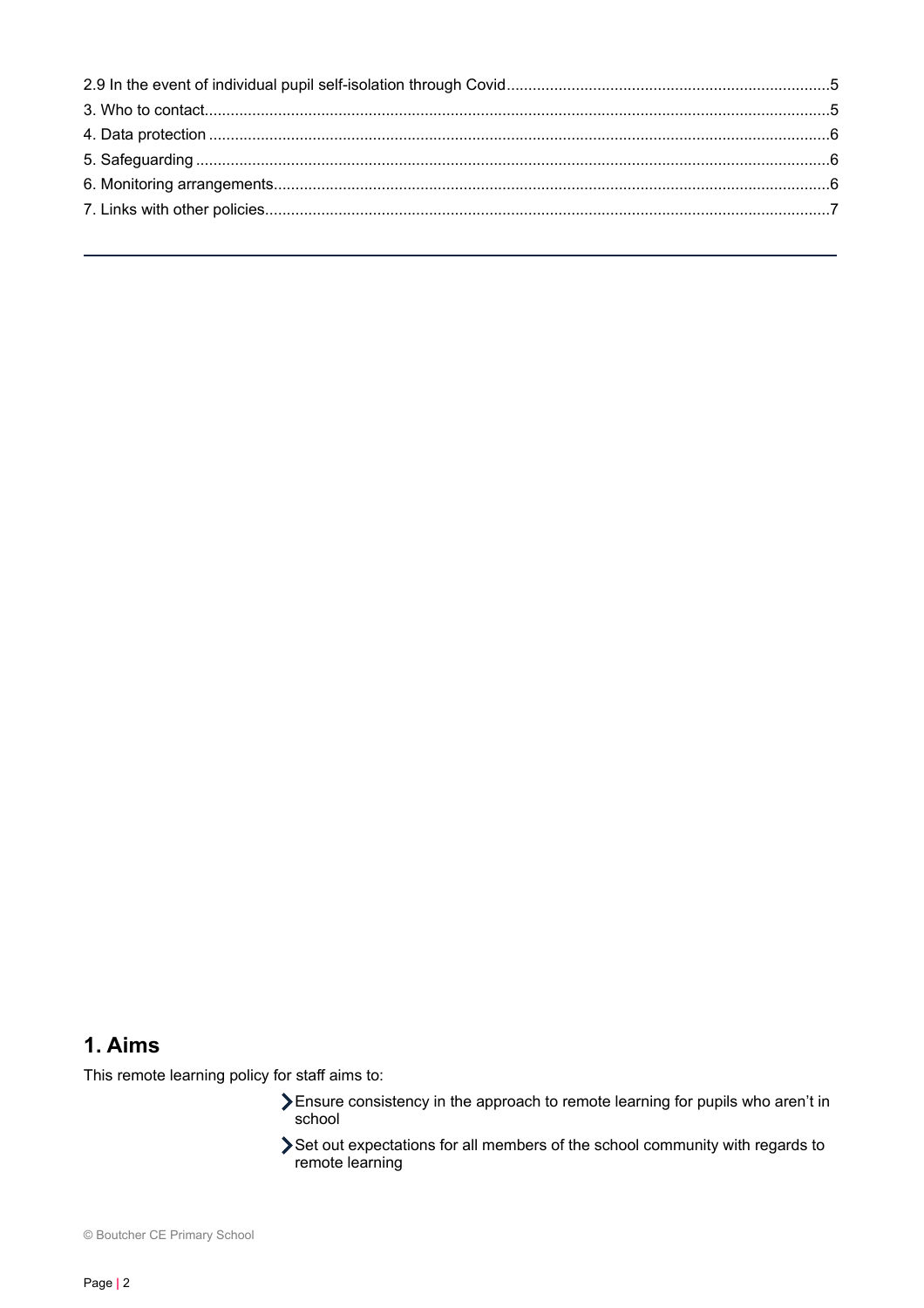## <span id="page-2-0"></span>**2. Roles and responsibilities**

#### **2.1 Teachers**

#### **Homework is now expected to be set using Google Classroom, enabling a smooth transition from class to home learning.**

When providing remote learning for the whole class, teachers must be available between 9:00am-3:30pm

If they're unable to work for any reason during this time, for example due to sickness or caring for a dependent, they should report this using the normal absence procedure.

When providing remote learning, teachers are responsible for:

- Setting work on Google Classroom when a year group is absent. The timetable MUST include a mixture of live or pre-recorded lessons as well as on-line activities such as Mathletics and readiwriter.
- ✓ Create a timetable for the week, similar to that taught in school, including all subjects across the curriculum
- ✓ Ensure that the children know when they are expected to complete and upload work
- ✓ Expect the same high standards of work & presentation as demanded in class
- ✓ Hold live registration sessions at the start of all live sessions
- ✓ Gather zones of regulation information twice a day to monitor emotional wellbeing & follow-up on any concerns, using the school's safeguarding procedures when necessary.
- ✓ Ensure that children have continued interaction with the teacher & other children
- ✓ Liaise with other KS staff to ensure consistency of provision
- ✓ Provide scaffolds for children to achieve the learning or set differentiated tasks, where necessary
- ✓ Upload weekly timetable to Google Classroom
- ✓ Create online resources to support learning throughout the week on Google Classroom. These may include pre-recorded lessons by a teacher, live lessons by teacher or member of support staff, Oak Academy, BBC bitesize or other resources.
- ✓ Ensure children know how to complete assigned work, turn it in, use templates, take photos of written work & upload
- ✓ Marking and commenting on work, either together, whole class feedback sheets or individually, completed through Google Classroom.
- ✓ Ensure children understand online safety

Keeping in touch with pupils who aren't in school and their parents

- ✓ Via the private message function in Google Classroom or by phone
- ✓ Children's work acknowledged using Google Classroom marking system. Marks are given for effort as well as quality
- ✓ Certificates awarded on a weekly basis
- ✓ Any issues that are received will be dealt with professionally by the class teacher with the headteacher kept informed, if necessary
- ✓ Children are expected to attend live sessions and parents will be contacted directly to follow-up any absence
- ✓ Withheld numbers may be used as teachers can use their mobile phones from home. Contact details can be accessed through Scholar Pack. Make a record of any contact with parents and add any relevant actions. Alert the safeguarding team with any immediate concerns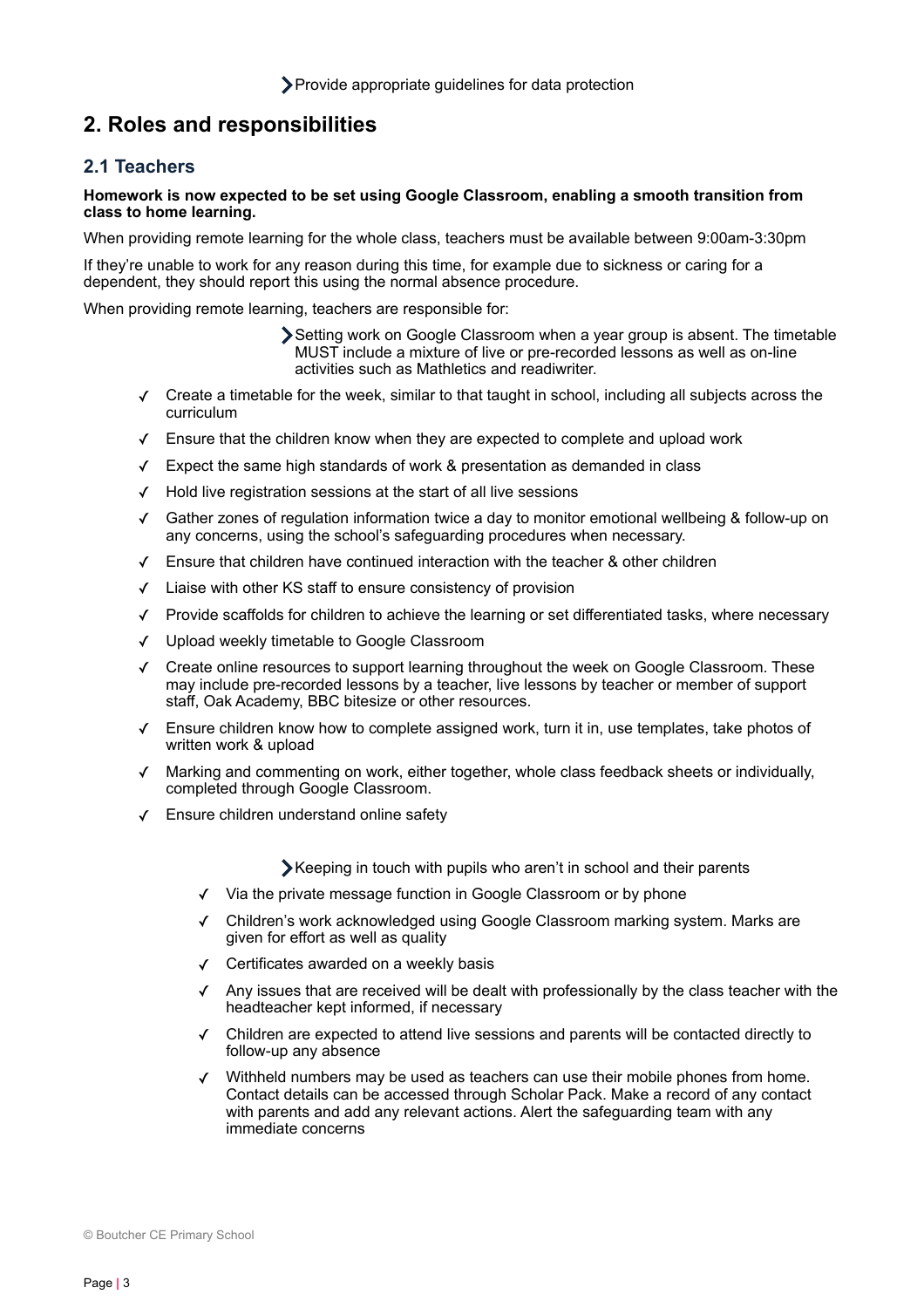Contact should be polite & encouraging. Staff must adhere to the email policy & not give out any personal details. Any concerns should be forwarded to a member of the SLT.

Attending virtual meetings with staff, parents and pupils:

- ✓ All children are expected to attend a number of virtual meetings daily & registration will be taken twice a day. All absences will be followed up.
- ✓ Avoid areas with background noise or inappropriate backgrounds. Dress appropriately.

#### **2.2 Teaching assistants**

When assisting with remote learning, teaching assistants must be available between 9:00am-3:30pm

If they're unable to work for any reason during this time, for example due to sickness or caring for a dependent, they should report this using the normal absence procedure.

When assisting with remote learning, teaching assistants are responsible for:

Supporting pupils who aren't in school with learning remotely –

- o When requested by the class teacher or SENDCO
- o Prepare work/resources for individual/small groups of children, when necessary
- $\circ$  Check on vulnerable children or those with additional needs daily, offer support & provide feedback to the class teacher

Attending virtual meetings with teachers, parents and pupils

✓ Avoid areas with background noise or inappropriate backgrounds. Dress appropriately.

#### **2.3 Subject leads**

Alongside their teaching responsibilities, subject leads are responsible for:

- ✓ Supporting teachers/support staff with setting relevant online learning via Google Classroom
- ✓ Providing any necessary resources to enable effective learning
- ✓ Teaching specialist live lessons to classes e.g. music, Spanish

#### **2.4 Senior leaders**

Alongside any teaching responsibilities, senior leaders are responsible for:

- Co-ordinating the remote learning approach across the school
- Monitoring the effectiveness of remote learning regular meetings with teachers and support staff, reviewing work set or reaching out for feedback from children and parents
- Monitoring the security of remote learning systems, including data protection and safeguarding considerations

#### **2.5 Designated safeguarding lead**

The DSL is responsible for:

- ✓ Maintaining contact, collating, passing on information, including data protection & safeguarding considerations
- ✓ See Covid amendments to the safeguarding policy

#### **2.6 IT staff**

IT staff are responsible for:

**>**Creating email accounts for children & staff

Fixing issues with systems used to set and collect work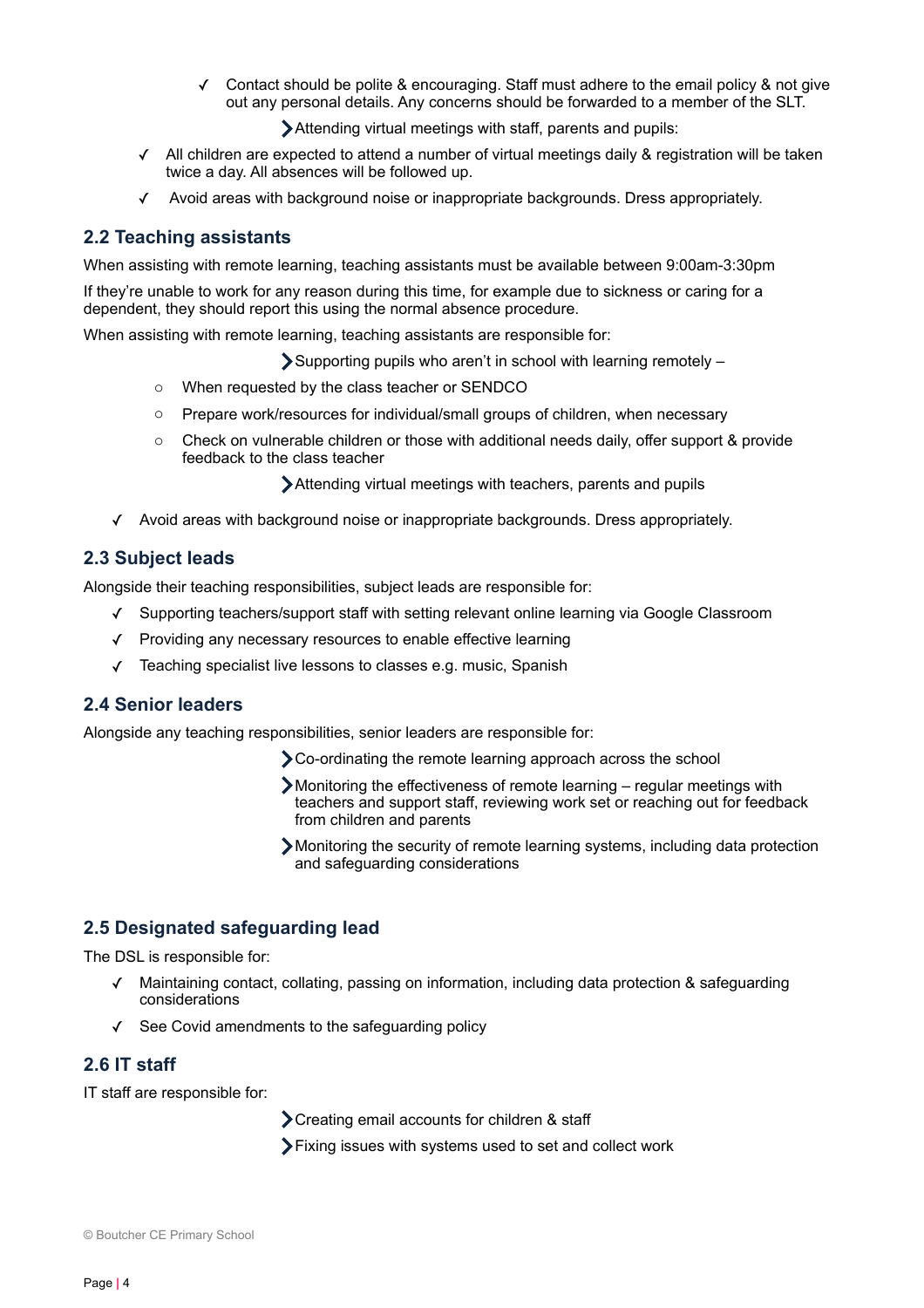- Helping staff and parents with any technical issues they're experiencing
- Reviewing the security of remote learning systems and flagging any data protection breaches to the data protection officer
- Assisting pupils and parents with accessing the internet or devices

#### **2.7 Pupils and parents**

Staff can expect pupils learning remotely to be:

- $\sum$  contactable during the school day although consider they may not always be in front of a device the entire time
- Completing work to the deadline set by teachers
- Seeking help if they need it, from teachers or support staff
- Alerting teachers if they're not able to complete work
- Following the same behaviour standards in online lessons as are expected in school
- Respectful when making any complaints or concerns known to staff

Staff can expect parents with children learning remotely to be:

- Making the school aware if their child is sick or otherwise can't complete work
- Seeking help from the school if they need it
- Respectful when making any complaints or concerns known to staff

#### **2.8 Governing body**

The governing body is responsible for:

- Monitoring the school's approach to providing remote learning to ensure education remains as high quality as possible
- Ensuring that staff are certain that remote learning systems are appropriately secure, for both data protection and safeguarding reasons

#### <span id="page-4-0"></span>**2.9 In the event of individual pupil self-isolation through Covid**

- Weekly home learning to be set via Google Classroom for all individual who find themselves in isolation from Covid. **This provision is only for those children who are self-isolating from covid and not for those absent for other reasons.**
- ✓Children in isolation will complete the zones of regulation to monitor their emotional well-being. Any concerns will be followed up as soon as possible.
- ✓See relevant KS timetables on website
- ✓Work will span across the curriculum
- ✓Lessons will be a mixture of teacher resources, online activities or BBC Bitesize or Oak Academy
- ✓Individual/ groups of children will receive one adult led live session every day
- ✓The agreed feedback procedures will be followed

#### <span id="page-4-1"></span>**3. Who to contact**

If staff have any questions or concerns about remote learning, they should contact the following individuals:

- Issues in setting work talk to the relevant subject lead or SENDCO/SLT
- Issues with behaviour talk to the KS coordinator or SLT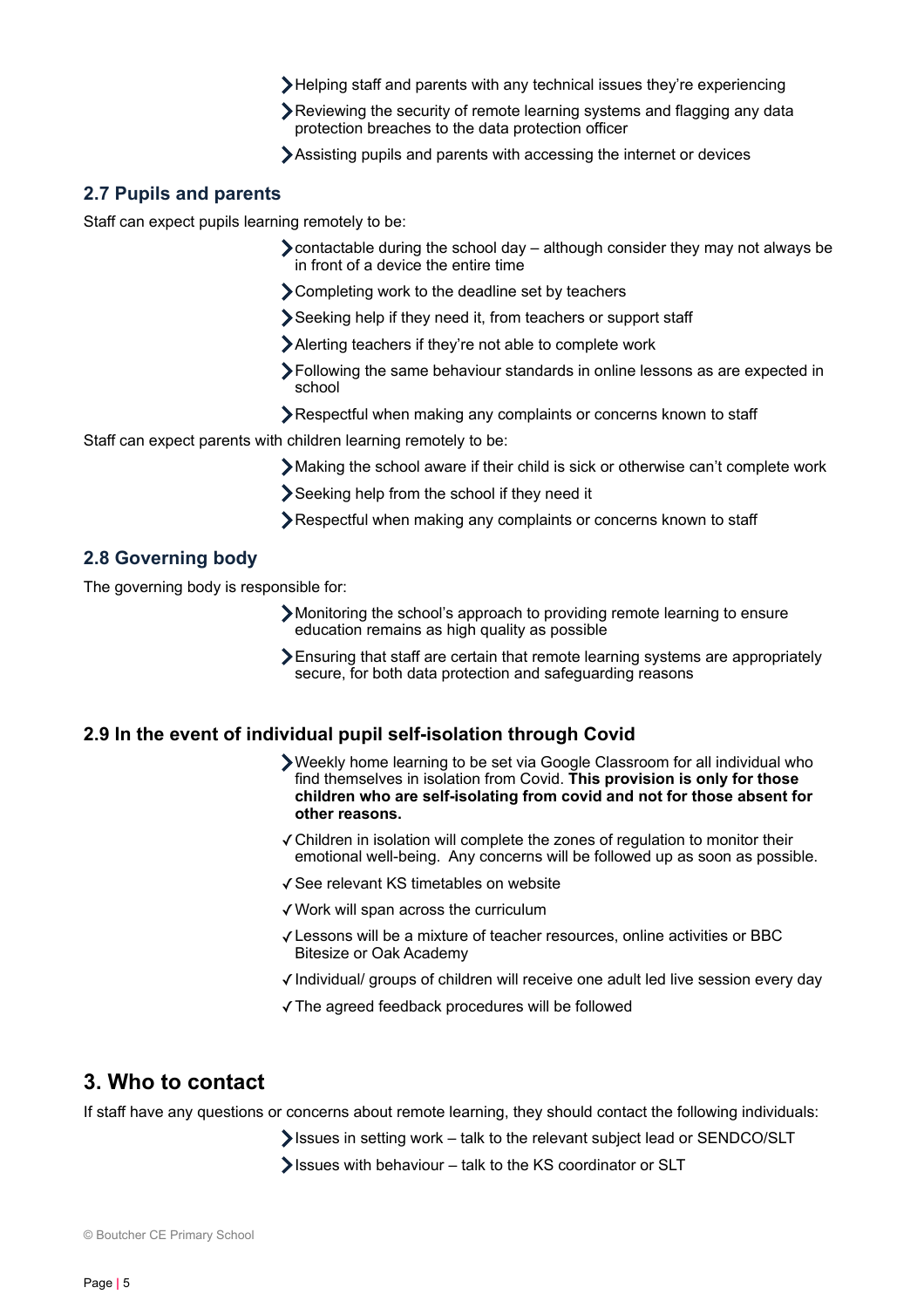- Sissues with  $IT talk$  to IT support or computing coordinator
- Issues with their own workload or wellbeing Head teacher
- Concerns about data protection talk to the data protection officer
- Concerns about safeguarding talk to the DS
- For any other concerns the office (phone or email), headteacher or class teacher via email

### <span id="page-5-0"></span>**4. Data protection**

#### **4.1 Accessing personal data**

When accessing personal data for remote learning purposes, all staff members will:

- All staff would raise concerns using the secure email account
- Staff can access family details through Scholar Pac. No details will be shared with other families or third parties
- School laptops & iPads are the school's preferred devices to be used when accessing any personal information on pupils

#### **4.2 Processing personal data**

Staff members may need to collect and/or share personal data such as, such as email addresses or phone numbers as part of the remote learning system. Such collection of personal data applies to our functions as a school & doesn't require explicit permissions.

However, staff are reminded to collect and/or share as little personal data as possible online.

#### **4.3 Keeping devices secure**

These tips are based on our article on the [GDPR and remote learning.](https://schoolleaders.thekeysupport.com/uid/a4f9d627-575d-45f5-9367-040b246c213c/) Talk to the data protection officer for more help, and your IT staff if you want to include details on how to put these measures in place.

All staff members will take appropriate steps to ensure their devices remain secure. This includes, but is not limited to:

- Keeping the device password-protected strong passwords are at least 8 characters, with a combination of upper and lower-case letters, numbers and special characters (e.g. asterisk or currency symbol)
- $\sum$  Ensuring the hard drive is encrypted this means if the device is lost or stolen, no one can access the files stored on the hard drive by attaching it to a new device
- Making sure the device locks if left inactive for a period of time
- Not sharing the device among family or friends
- Installing antivirus and anti-spyware software
- Keeping operating systems up to date always install the latest updates

## <span id="page-5-1"></span>**5. Safeguarding**

Please see Safeguarding & Child Protection Policy which contains any current Covid advice. This policy is available on our website.

#### <span id="page-5-2"></span>**6. Monitoring arrangements**

This policy will be reviewed annually or when necessary, depending on any new government or local authority advice. At any significant review, it will be approved by the Standards Committee, otherwise the headteacher will approve minor changes and inform the Governing Body.